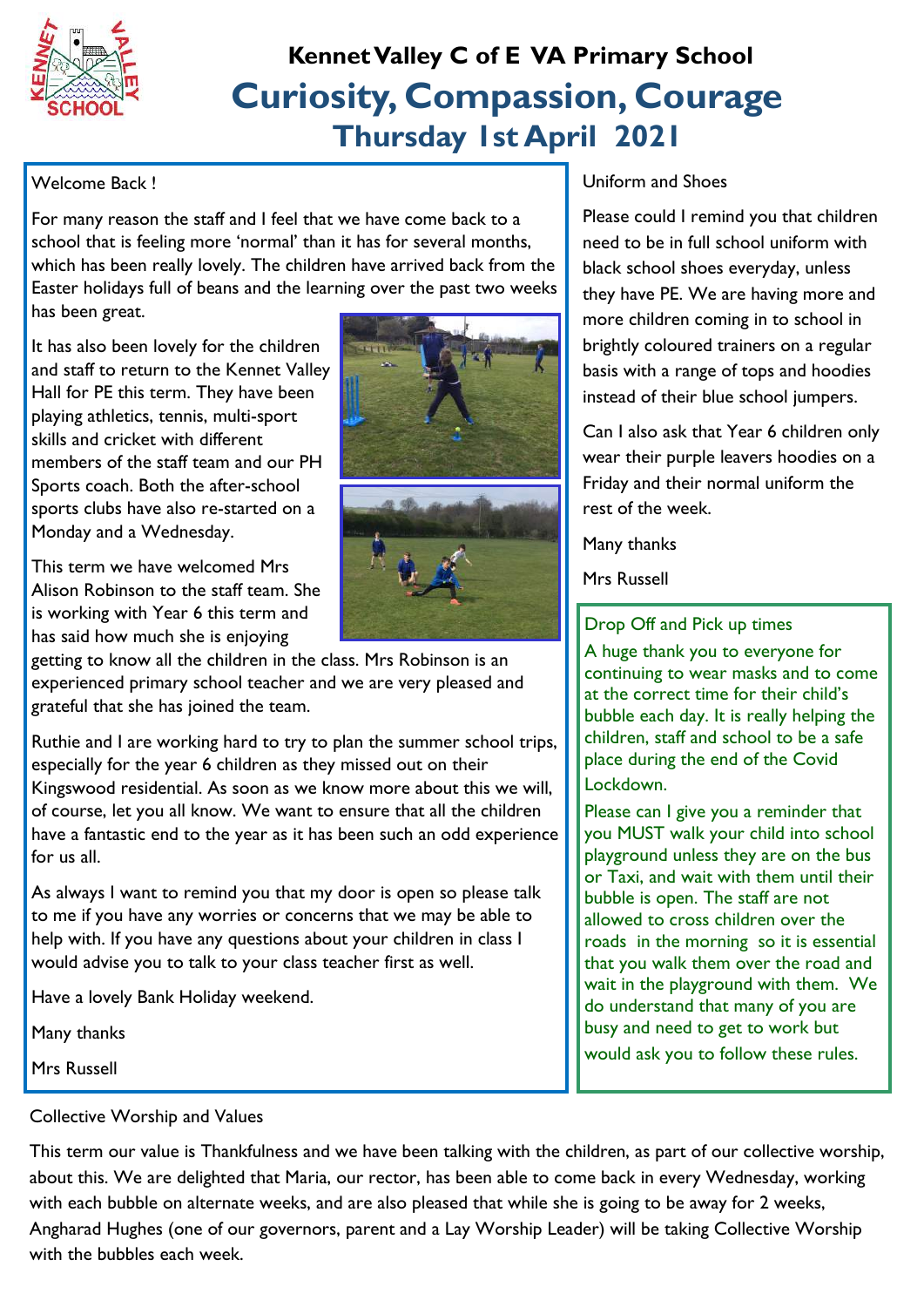#### **Stars of the week**

The following children were awarded Star of the Week for their hard work, great attitude and perseverance.

## Week ending 23rd April

|                    | <u>vveek enaing zsra .</u> |
|--------------------|----------------------------|
| <b>Reception -</b> | <b>Jamie</b>               |
| Year I -           | <b>Noah</b>                |
| Year 2 -           | <b>Teddy</b>               |
| Year 3 -           | Ned                        |
| Year 4 -           | <b>Olivia</b>              |
| Year 5 -           | <b>Fred</b> J              |
| Year 6 -           | <b>Jess</b>                |
|                    | This week                  |
| <b>Reception -</b> | <b>Freyja</b>              |
| Year I -           | Jacob C                    |
| Year 2 -           | <b>Archie</b>              |
| Year 3 -           | Karlya                     |
| Year 4 -           | Nell                       |
| Year 5 -           | Honey                      |
| Year 6 -           | Chloe                      |

#### **Well done to all of the Stars of the Week.**

#### **Covid Reminders**

The main symptoms of coronavirus are:

- a high temperature this means you feel hot to touch on your chest or back (you do not need to measure your temperature)
- a new, continuous cough this means coughing a lot for more than an hour, or 3 or more coughing episodes in 24 hours (if you usually have a cough, it may be worse than usual)
- a loss or change to your sense of smell or taste – this means you've noticed you cannot smell or taste anything, or things smell or taste different to normal

Most people with coronavirus have at least 1 of these symptoms.

What to do if you have symptoms

 Get a test to check if you have coronavirus as soon as possible.

You and anyone you live with should stay at home and not have visitors until you get your test result – only leave your home to have a test.

Anyone in your support bubble should also stay at home if you have been in close contact with them since your symptoms started or during the 48 hours before they started.

#### Science Block

For the first three weeks of this term we are looking at Science. For this science block all of the school are doing work linked to living things, humans, animals or



habitats. Mrs McQue, our science subject leader, spent part of

Thursday observing the science in all 4 classes and loved seeing the differentiation and progress that was going on. Three of the classes are looking at plants and we have worked hard to make sure that the skills and



learning has increased as the children get older in the school.



Children have looked at leafs and flowers, reproduction of plants and have planted seeds and made cuttings. In kingfishers children have identified plants from their leaves and taken close up photos of them. Harriers and Kingfishers

have both dissected and identified the parts of flowers, while

the youngest children in the school have made beautiful observational artwork of flowers and leaves that they found in our school grounds. The oldest children in the school are looking at 'Living Things and Humans'. They have been looking at the



circulation system and healthy lifestyles and this will continue

when they find out more about how the pulse is affected by exercise. For this the will be using maths skills to record and chart their work.



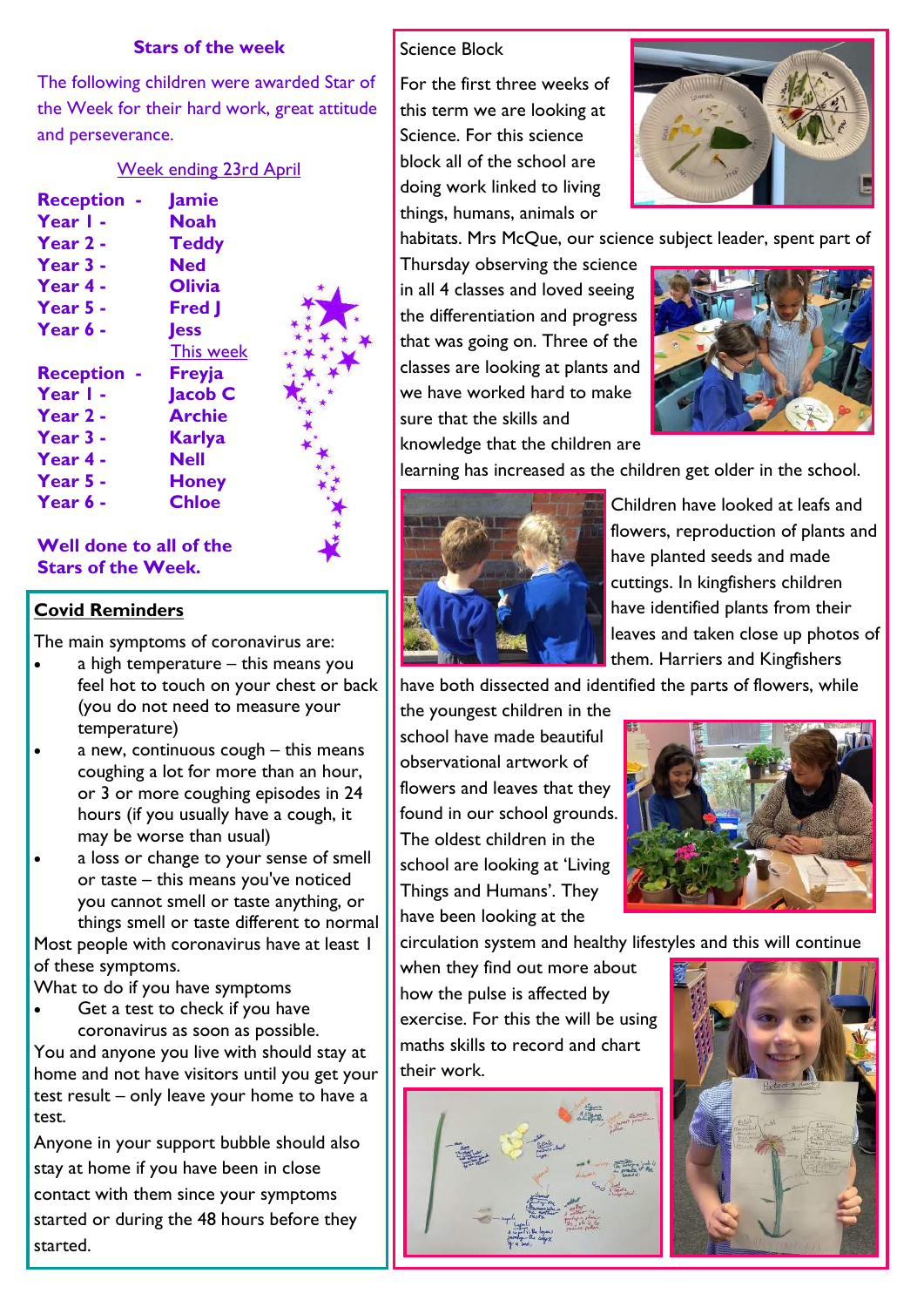

#### **Over ground, Underground, Wombling free!**

As part of the Science block the Reception and Year 1 children having been taking a weekly walk around our local area to see what plants and other living things they can find and identify. During week one they walked up to West Woods to explore this area. They walked for about an hour in all, looking at the



living things there including the plants and trees that surrounded them. They listened to the birds and tried to spot deer. We were very grateful that Sanjay Chudasama, one of our governors, was able to join the West Woods walk too. This week they visited the Dene in our village. They had an amazing time there making observational drawings and writing about the things that they found, They even had time to roll down the slopes there and explore the Sarsen Stones that are situated in the Dene. These lichen-rich sarsen stones which litter



the landscape provide a safe environment for many species of plants, insects and birds. Next week Mrs McQue is hoping to combine a walk to both of these places again. If you would like to go with Wrens class on their walk please contact Mrs McQue via your seesaw account.



#### **Action for River Kennet**



vertebrates and Invertebrates that live in our local river. The children found out more about the importance of the River Kennet, as it is a Chalk Stream and had an amazing (although chilly) time with Anna and Sue from Ark. As part of this workshop Anna and Sue brought in large trays of river water which was full of 'mini beasts' for the children to find, identify and then learn about. The array of these living things was

enormous - from tiny shrimp or larger crusty Cased Caddisfly Larvae. Anna also brought in a large eel for the children to look at, As you may know ARK is a an organisation for local people who enjoy having a healthy river as part of their living environment and who want to see a valuable chalk stream protected. We were



delighted that Anna and Sue could come in to work with our children on site and we were the first school they have been to since the lockdown rules began to be relaxed. Susie and Fred W were our ARK heroes as they were very involved in the sessions, asking valuable questions and working hard throughout - well done to them.

For more information about Ark please look at http://www.riverkennet.org/



Sark

**Action for the River Kennet**